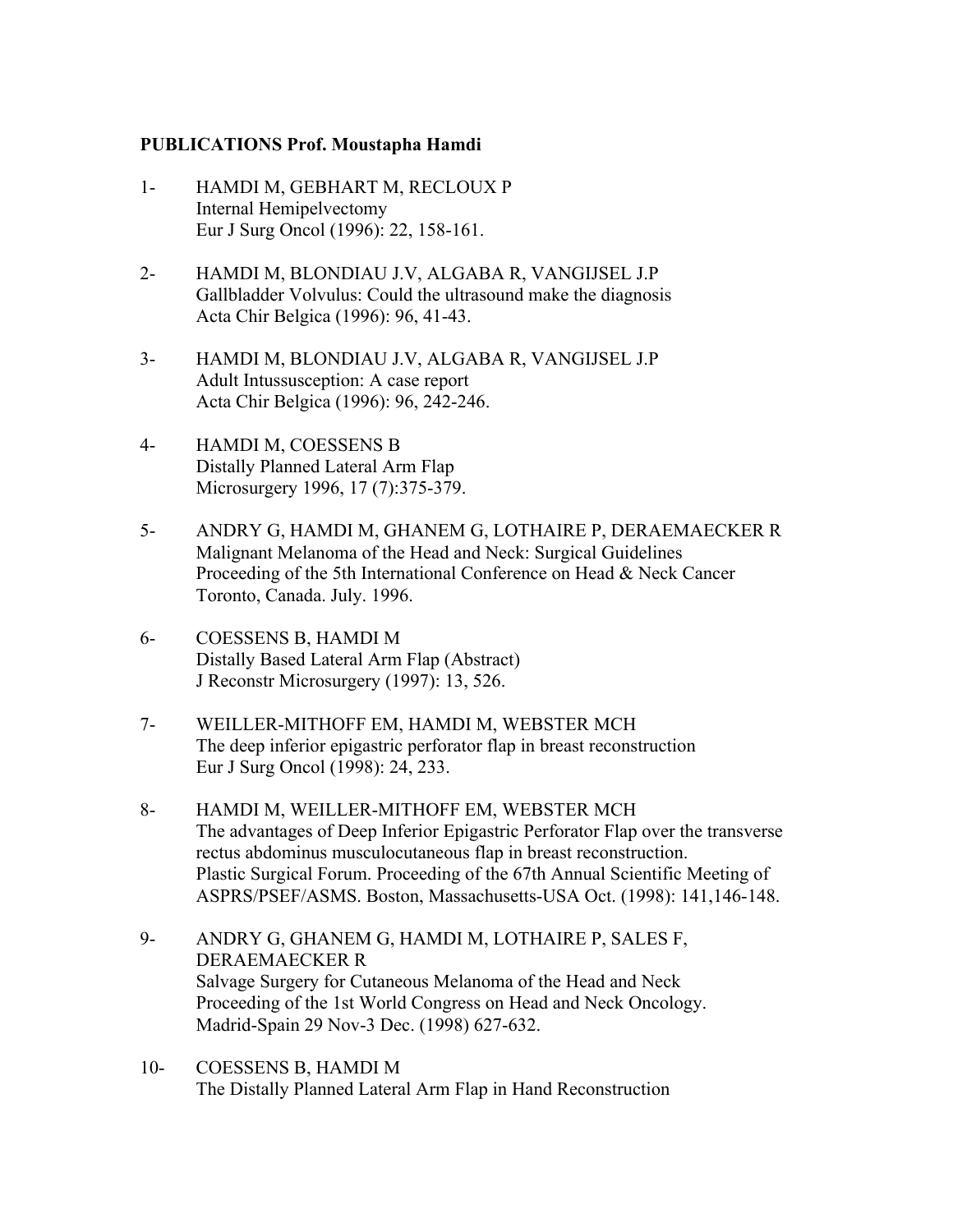Annals of Hand and Upper Limb Surgery 1998, 17 (2):133-141.

- 11- HAMDI M, WEILLER-MITHOFF EM, WEBSTER MHC Deep Inferior Epigastric Perforator Flap in Breast Reconstruction: Experience with the First 50 Flaps Plast Reconstr Surg 1999, 103 (1):86-95.
- 12- HAMDI M, GHANEM G, DERAEMAECKER R, ANDRY G Malignant Melanoma of the Head and Neck: The role of the planned definitive surgery Eur J Plast Surg (1999): 22, 89-95.
- 13- HAMDI M, COESSENS B Evaluation of the donor site morbidity after lateral arm flap with skin paddle extending over the elbow joint Br J Plast Surg (2000): 53, 215-219.
- 14- HAMDI M, WEILER-MITHOFF EM, WEBSTER MHC Cross-Leg Pedicled Free Scapular Flap for A Foot Ulcer: A Case Report J Reconstr Microsurgery (2000): 16, 597-601.
- 15- COESSENS B, HAMDI M The Distally Planned Lateral Arm Flap in Hand Reconstruction Year Book in Hand Surgery (2000): 4, 69-71.
- 16- HAMDI M, GREUSE M, DEMEY A, WEBSTER MHC A Prospective Quantitative Comparison of Breast Sensation after Superior and Inferior Pedicle Mammaplasty Br J Plast Surg 2001, 54 (1):39-42.
- 17- HAMDI M, GREUSE M, NEMEC E, DEPREZ C, DEMEY A Breast Sensation after Superior Pedicle Versus Inferior Pedicle Mammaplasty: Anatomical and Histological Evaluation Br J Plast Surg 2001, 54 (1):43-46.
- 18- CEULEMANS P, VAN LANDUYT K, HAMDI M, BLONDEEL P, MATTON G, MONSTREY S Complete Survival of a Free Flap After Early Pseudoanaurysm Formation and pedicle thrombosis Annals of Plastic Surgery. September 2001, 47, 332-335.
- 19- MONSTREY S, HOEBEKE P, DHONT M, DE CUYPERE G, RUBENS R, MOERMAN M, HAMDI M, VAN LANDUYT K, BLONDEEL PH Surgical Therapy in Transsexual Patients: A Multi-Disciplinary Approach Acta Chir Belg 2001, 101 (5):200-209.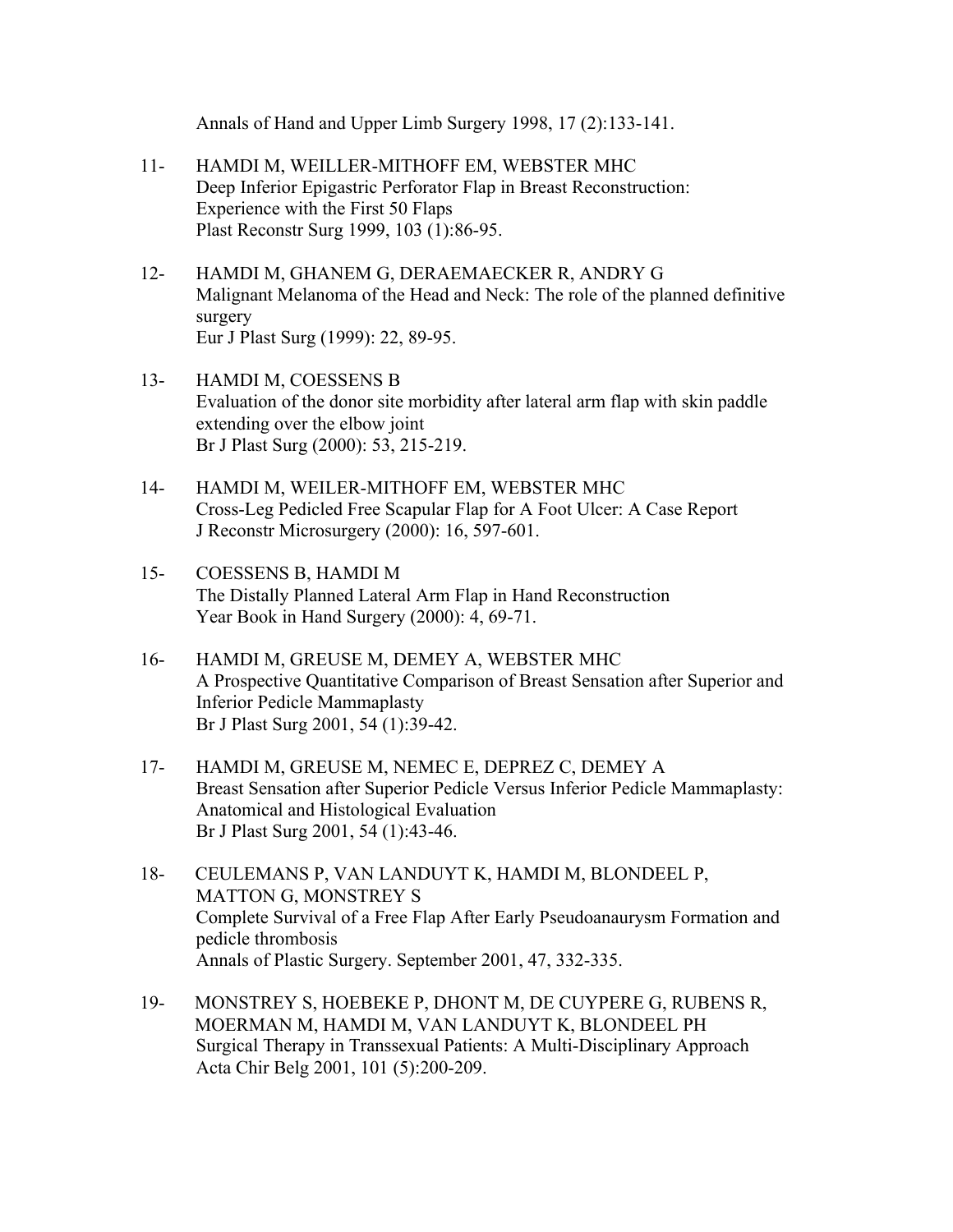- 20- GREUSE M, HAMDI M, DE MEY A Breast Sensitivity after Vertical Mammaplasty Plast Reconstr Surg 2001, 107 (4):970-976.
- 19- FABRE J, VAN LANDUYT K, HAMDI M, BLONDEEL P, MONSTREY S "Perforator Flaps in Lower Extremity Reconstruction: Coverage of Extensive Defects with a large split lower abdominal perforator flap." Reconstructive Microsurgery. Proceedings of the Inaugural Congress of the World Society for Reconstructive Microsurgery. Ed.: Fu-chan Wei, David D.D. Chuang, Hung-Chi Chen. Monduzzi Editore, Bologna, Italia, (2001), 279-280.
- 22- VAN LANDUYT K, HAMDI M, BLONDEEL PH, MONSTREY S "The Deep Inferior Epigastric Artery Perforator Flap in Lower/Upper Extremity Reconstruction." Reconstructive Microsurgery. Proceedings of the Inaugural Congress of the World Society for Reconstructive Microsurgery. Ed.: Fu-chan Wei, David D.D. Chuang, Hung-Chi Chen. Monduzzi Editore, Bologna, Italia, (2001), 279-280.
- 23- HAMDI M, BLONDEEL PH, VAN LANDUYT K, MONSTREY S "Lower Abdominal Perforator to Perforator (LAP-to-P): Refinement in Reducing Morbidity in Autogenous Breast Reconstruction." Reconstructive Microsurgery. Proceedings of the Inaugural Congress of the World Society for Reconstructive Microsurgery. Ed.: Fu-chan Wei, David D.D. Chuang, Hung-Chi Chen. Monduzzi Editore, Bologna, Italia, (2001), 339-341.
- 24- VAN LANDUYT K, HAMDI M, BLONDEEL PH, MONSTREY S "The Chimaera Principle in the Thoracodorsal Artery Perforator Flap." Reconstructive Microsurgery. Proceedings of the Inaugural Congress of the World Society for Reconstructive Microsurgery. Ed.: Fu-chan Wei, David D.D. Chuang, Hung-Chi Chen. Monduzzi Editore, Bologna, Italia, (2001), 391.
- 25- MONSTREY S, SELVAGGI G, VAN LANDUYT K, BLONDEEL PH, HAMDI M, HOEBEKE P "Subcutaneous Mastectomy in Female-to-Male Transsexuals." Abstract Book XVII Harry Benjamin International Symposium on Gender Dysphoria. Gaveston, Texas, USA, October 31-November 4, (2001), 28.
- 26- MONSTREY S, HOEBEKE P, SELVAGGI G, VAN LANDUYT K, HAMDI M, BLONDEEL PH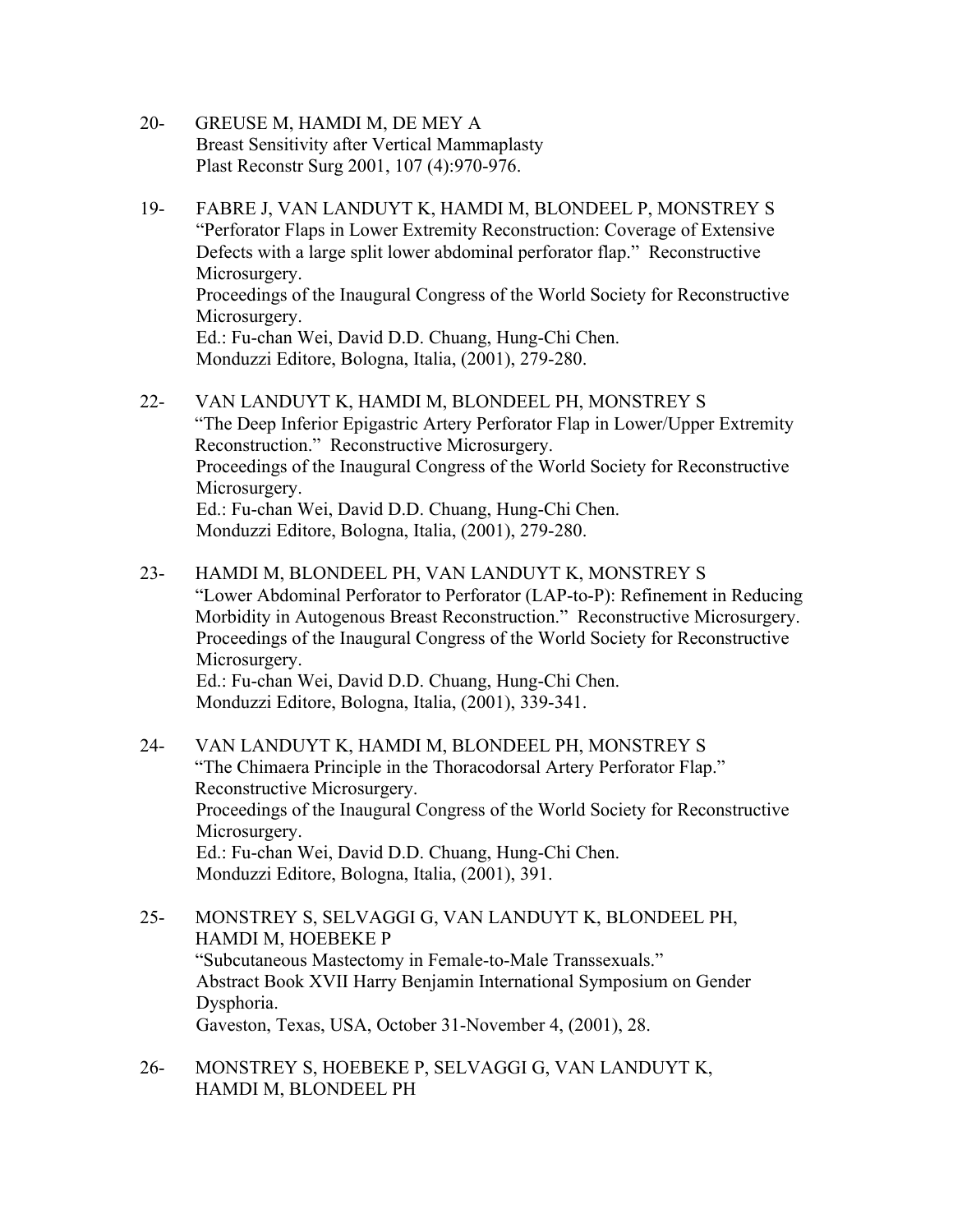"Radial Forearm Phalloplasty in Female-to-Male Transsexuals: A Review of 124 Cases<sup>"</sup> Abstract Book XVII Harry Benjamin International Symposium on Gender Dysphoria. Gaveston, Texas, USA, October 31-November 4, (2001), 32.

- 27- TONNARD P, VERPAELE A, MONSTREY S, VAN LANDUYT K, BLONDEEL PH, HAMDI M, MATTON G Minimal Access Cranial Suspension (MACS) – Lift: A Modified S-Lift Plast Reconstr Surg 2002, 109 (6):2074-86.
- 28- HAMDI M, TONDU T, VAN LANDUYT K, MONSTREY S, BLONDEEL PH "Bilateral autogenous breast reconstruction using perforator free flaps: retrospective review of one single center." European Journal of Cancer (March 2002): Vol. 38, Supplement 3, 235:S101.
- 29- HAMDI M, BLONDEEL PH, VAN LANDUYT K, MONSTREY S: "Lower abdominal Perforator-to-Perforator Free Flaps: Refinements in reducing morbidity in autogenous breast reconstruction." Journal of Reconstructive Microsurgery (May 2002): Vol. 38, Number 4, 351-2.
- 30- MONSTREY S, HOEKSEMA H, SAELENS H, DEPUYDT K, HAMDI M, VAN LANDUYT K, BLONDEEL PH: "A conservative approach for deep dermal burn wounds using polarisedlight therapy." British Journal of Plastic Surgery (2002): 55, 420-6.
- 31- HAMDI M, GREUSE M, DEMEY A, ET AL: "A prospective quantitative comparison of breast sensation after superior and inferior pedicle mammaplasty." Year Book of Plastic and Aesthetic Surgery (2002): 6, 231-2.
- 32- HAMDI M, GREUSE M, NEMEC E, ET AL: " Breast sensation after superior pedicle versus inferior pedicle mammaplasty: anatomical and histological evaluation." Year Book of Plastic and Aesthetic Surgery (2002): 6, 231-2.
- 33- HAMDI M, BLONDEEL PH, VAN DE SIJPE K, VAN LANDUYT K, MONSTREY S Evaluation of Nipple-Areola Complex Sensitivity after the Latero-Central Glandular Pedicle Technique in Breast Reduction Br J Plast Surg 2003, 56 (4):360-4.
- 34- SELVAGGI G, MONSTREY S, VAN LANDUYT K, HAMDI M,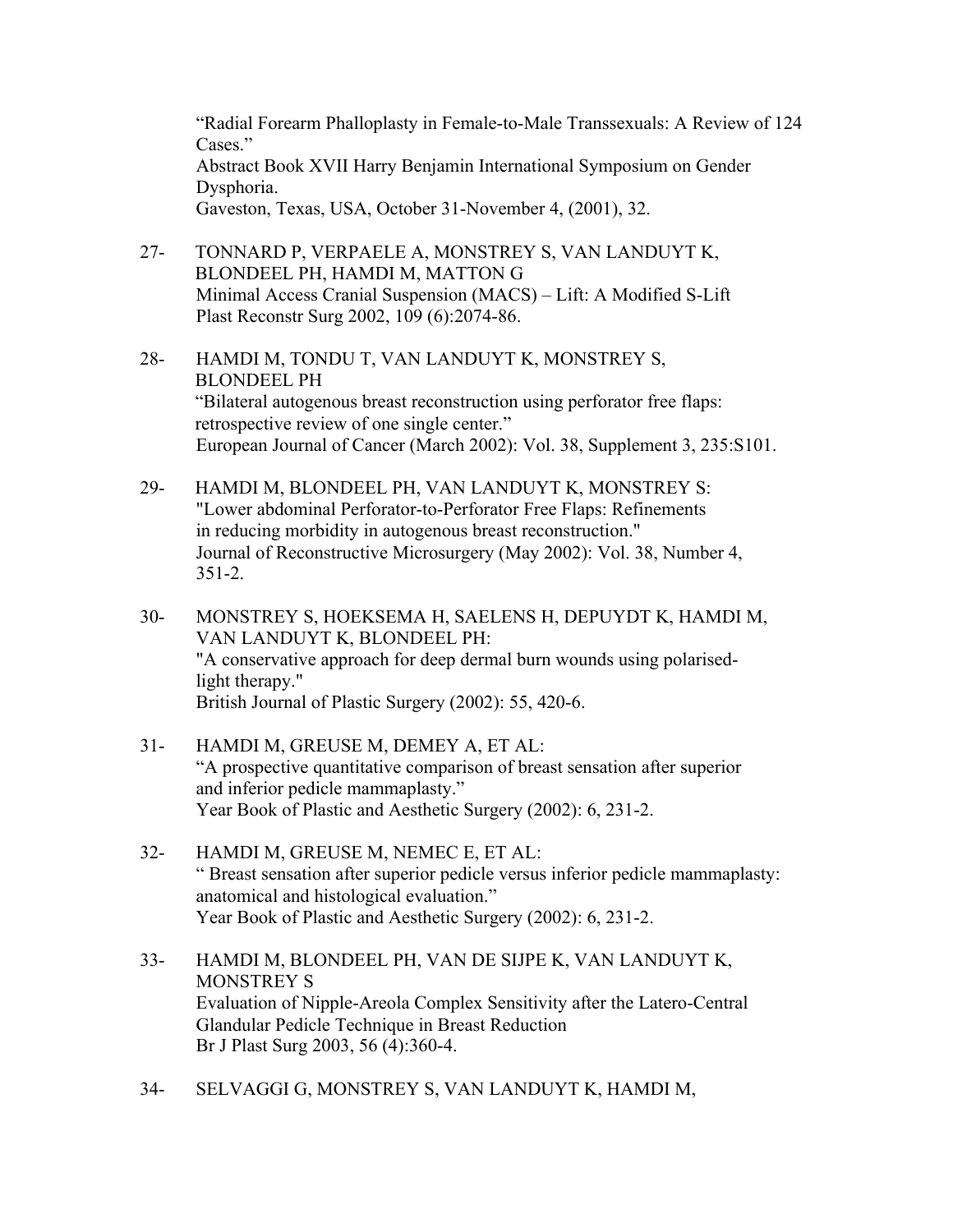BLONDEEL PH:

"The role of Iodine in antisepsis and wound management: a reappraisal." Acta Chir Belg (2003): 103, 241-7.

- 35- SELVAGGI G, HOSTE S, TONDU T, VAN LANDUYT K, HAMDI M, BLONDEEL PH, MONSTREY S: "A combined chemical and fire burn following suspected spontaneous combustion." J Burns and Surg Wound Care (2003); 2, (1): 14.
- 36- BLONDEEL PH, HAMDI M, VAN DE SIJPE K, VAN LANDUYT K, THIESSEN F, MONSTREY S The Latero-Central Glandular Pedicle Technique for Breast Reduction Br J Plast Surg 2003, 56 (4):348-359.
- 37- SELVAGGI G, MONSTREY S, DEPYPERE H, BLONDEEL P, VAN LANDUYT K, HAMDI M, DHONT M Creation of a Neovagina with Use of a Pudendal Thigh Fasciocutaneous Flap and Restoration of Uterovaginal Continuity Fertil Steril. 2003, 80 (3):607-11.
- 38- FUTTER CM, WEILER-MITHOFF E, HAGEN S, VAN DE SIJPE K, COOREVITS PL, LITHERLAND JC, WEBSTER MH, HAMDI M, BLONDEEL P Do Pre-Operative Abdominal Exercises Prevent Post-Operative Donor Site Complications for Women Undergoing DIEP Flap Breast Reconstruction? A Two-Centre, Prospective Randomised Controlled Trial Br J Plast Surg 2003, 56 (7):674-83.
- 39- VAN LANDUYT K, HAMDI M, BLONDEEL P, MONSTREY S The Pyramidalis Muscle Free Flap Br J Plast Surg 2003, 56 (6):585-92.
- 40- BLONDEEL P, VAN LANDUYT K, HAMDI M, MONSTREY S Soft Tissue Reconstruction with the Superior Gluteal Artery Perforator Flap Clin Plast Surg 2003, 30 (3):371-82.
- 41- BLONDEEL P, VAN LANDUYT K, HAMDI M, MONSTREY S: "Perforator flap terminology: Update 2002." Clin Plast Surg. (July 2003); 30(3): 343-6.
- 42- BLONDEEL P, VAN LANDUYT K, MONSTREY S, HAMDI M, MATTON G, ALLEN R, DUPIN C, FELLER A.M., KOSHIMA I, KOSTAKOGLU N, FU-CHAN WEI: "The "Gent" Consensus on Perforator Flap Terminology: Preliminary Definitions."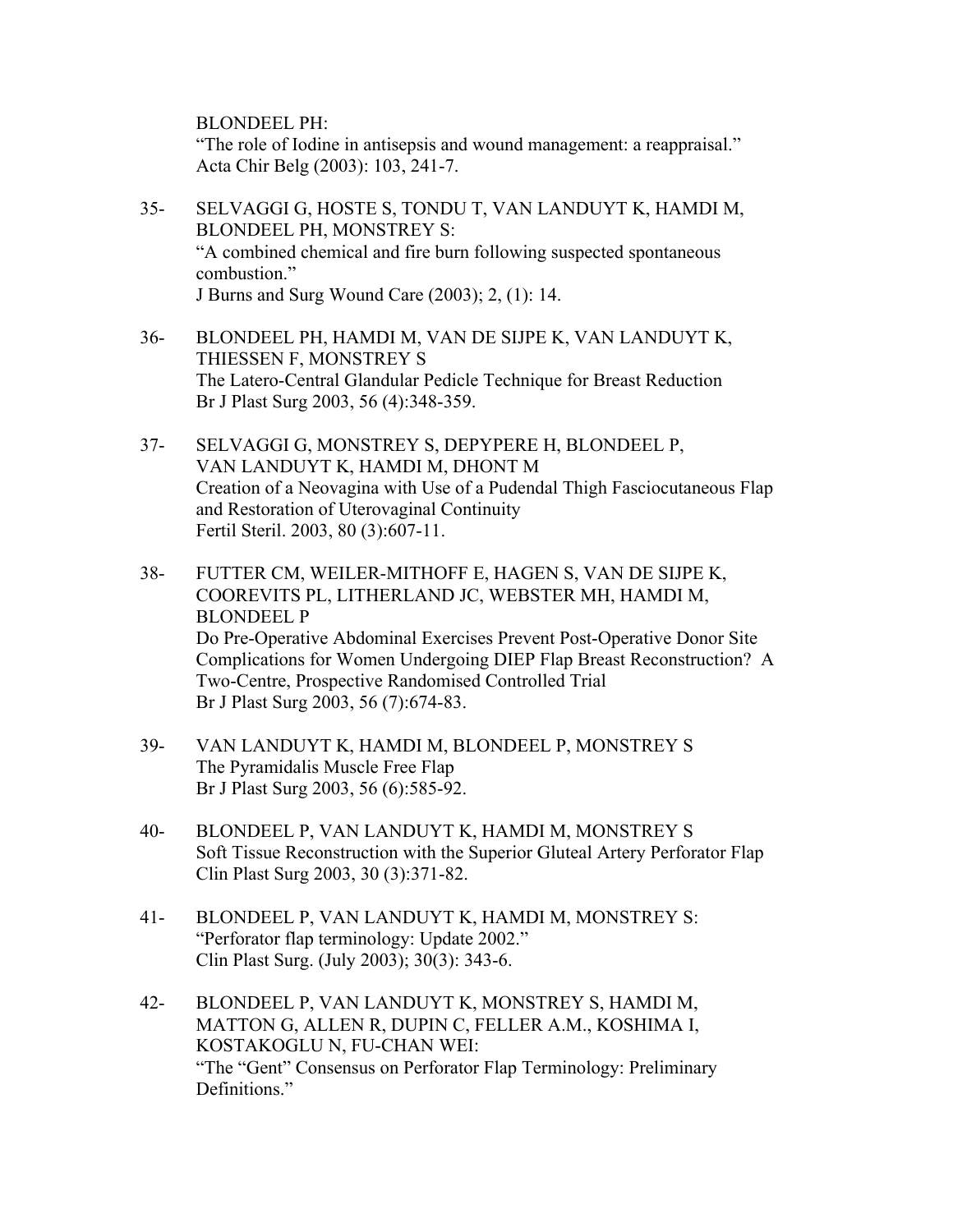Plast Reconstr Surg (2003); 112: 1378-1383.

- 43- SELVAGGI G, MONSTREY S, VON HEIMBURG D, HAMDI M, VAN LANDUYT K, BLONDEEL PH: "Ball Lightning Burn." Ann. Plast. Surg. 2003, 50, 541-544.
- 44- SELVAGGI G, MONSTREY S, VON HEIMBURG D, HAMDI M, VAN LANDUYT K, BLONDEEL PH: "Letters to the Editor: Reply: Ball Lightning Injuries." Ann. Plast. Surg. 2003, 51, 525-526.
- 45- HAMDI M, VAN LANDUYT K, BLONDEEL PH, MONSTREY S Aesthetic and Functional Considerations in the Reconstruction of Large Skin Defects with Free Flaps Clin Plast Surg 2004, 31 (1):39-48.
- 46- HAMDI M, BRUTUS JP, DE MEY A: "Clinical experience with the Pierre Robin sequence." Eur J Plast Surg. 2004, 26, 401-405.
- 47- HAMDI M, BLONDEEL PH, VAN LANDUYT K, MONSTREY S Algorithm in Choosing Recipient Vessels for Perforator Free Flap in Breast Reconstruction: The Role of the Internal Mammary Perforators Br J Plast Surg 2004, 57 (3):258-65.
- 48- MONSTREY S, CHRISTOPHE A, DELANGHE J, HAMDI M, VAN LANDUYT K, BLONDEEL PH: "What exactly was the problem with the triculent breast implants?" Plast Reconstr Surg 2004 Mar; 113(3):847-56.
- 49- HAMDI M, VAN LANDUYT K, MONSTREY S, BLONDEEL PH: "A clinical experience with perforator flaps in the coverage of extensive defects of the upper extremity." Plast Reconstr Surg. April 2004, 113: 1175-1183.
- 50- HAMDI M, VAN LANDUYT K, BLONDEEL PH, MONSTREY S: "A use of a free and pedicled lateral arm flaps for coverage of an extensive deglovement injury of the upper extremity: a case report." Eur J Plast Surg (2004) 27:86-89.
- 51- HAMDI M, BLONDEEL PH, VAN LANDUYT K, TONDU TH, MONSTREY S Bilateral Autogenous Breast Reconstruction Using Perforator Free Flaps: A Single Center's Experience Plast Reconstr Surg 2004, 114 (1):83-89.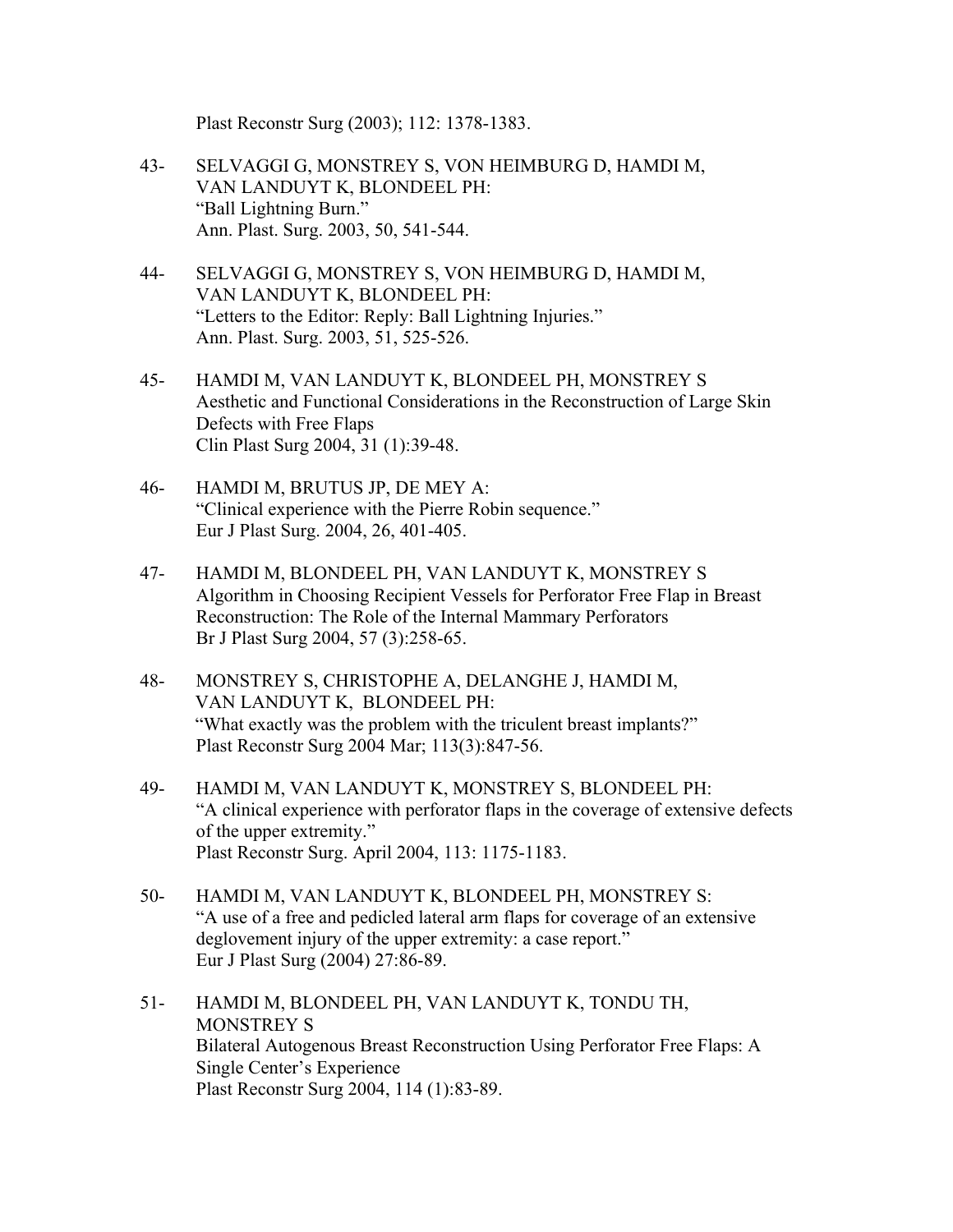- 52- HAMDI M, VAN LANDUYT K, MONSTREY S, BLONDEEL PH Pedicled Perforator Flaps in Breast Reconstruction: A New Concept Br J Plast Surg. 2004, 57 (6):531-539.
- 53- VAN LANDUYT K, HAMDI M, BLONDEEL PH, MONSTREY S. Autologous Breast Augmentation by Pedicled Perforator Flaps Ann Plast Surg. 2004, 53 (4):322-7.
- 54- MONSTREY S, HOEBEKE P, DHONT M, SELVAGGI G, HAMDI M, VAN LANDUYT K, BLONDEEL PH: "Radial forearm phalloplasty: a review of 91 cases." ANIR-ANHP (Official Journal of the Hellenic Soc. Of Andrology) 2004, 6, 193-199.
- 55- LANGER S, HAMDI M, BLONDEEL PH, VAN LANDUYT K, ROCHE N, MONSTREY S,: "Perforator-Lappenplastiken zur Brustrekonstruktion: Erfahrungen aus Gent." Plastische Chirurgie, December 2004, Jahrgang 4, Heft 4: 214-215.
- 56- VAN LANDUYT K, BLONDEEL PH, HAMDI M, TONNARD P, VERPAELE A, MONSTREY S. The Versatile DIEP Flap: Its Use in Lower Extremity Reconstruction Br J Plast Surg. 2005, 58 (1):2-13.
- 57- VAN LANDUYT K, HAMDI M, BLONDEEL PH, MONSTREY S. The Compound Thoracodorsal Perforator Flap in the Treatment of Combined Soft-Tissue Defects of Sole and Dorsum of the Foot Br J Plast Surg. 2005, 58 (3):371-378.
- 58- SELVAGGI G, MONSTREY S, VAN LANDUYT K, HAMDI M, BLONDEEL PH: "Rehabilitation of burn injured patients following lightning and electrical trauma." NeuroRehabilitation. 2005; 20 (1): 35-42.
- 59- HAMDI M, BLONDEEL PH, VAN LANDUYT K, MONSTREY S: "Algorithm in choosing recipient vessels for perforator free flap in breast reconstruction: the role of the internal mammary perforators." YEAR BOOK (2005)
- 60- VAN LANDUYT K, HAMDI M, BLONDEEL PH, MONSTREY S. Free perforator flaps in children. Plast Recostr Surg. 2005, Jul; 116 (1): 159-69.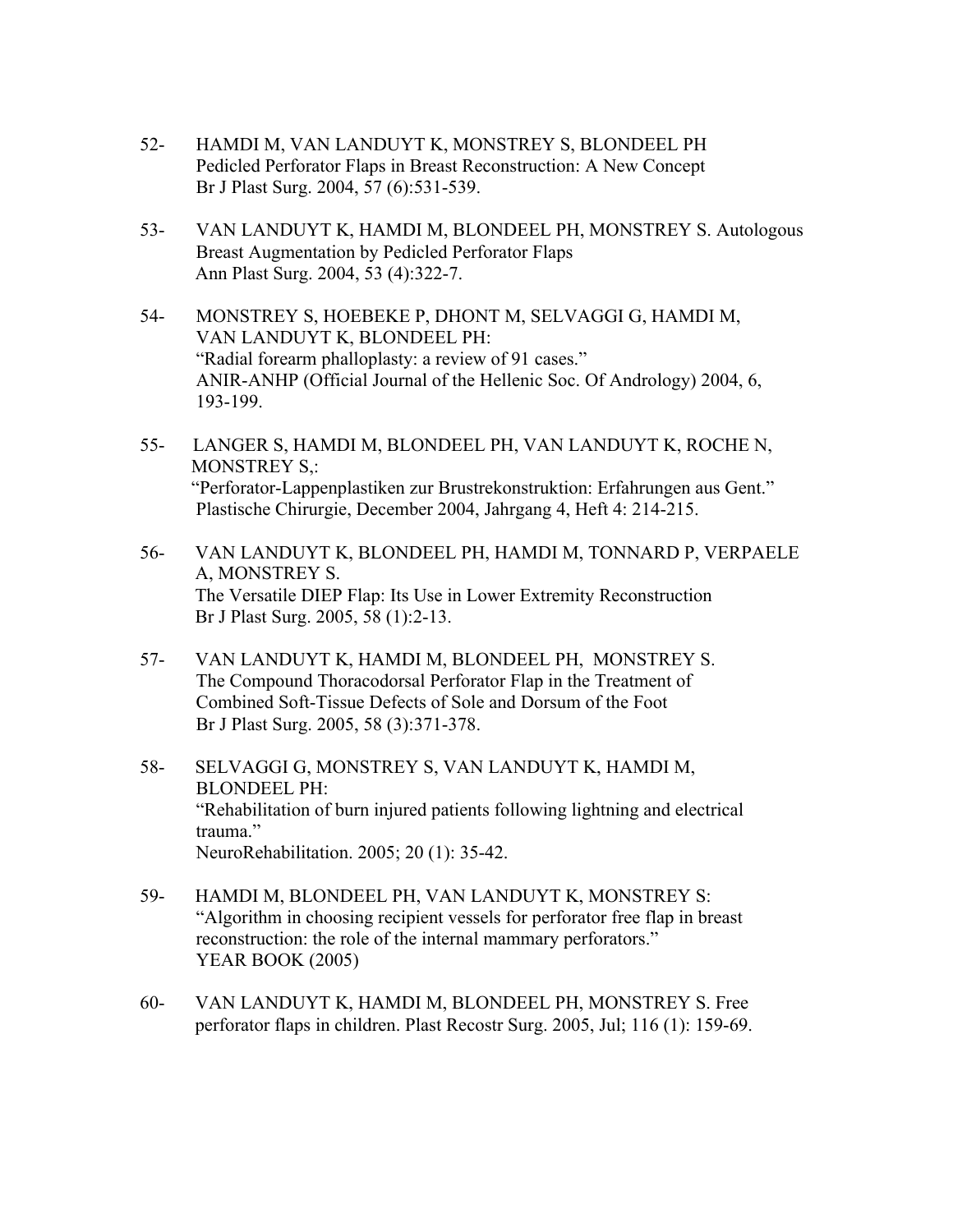- 61- MONSTREY S., HOEBEKE P., DHONT M., SELVAGGI G., HAMDI M., VAN LANDUYT K, BLONDEEL Ph., "Radial Forearm Phalloplasty: A Review of 81 Cases", European Journal of Plastic Surgery (2005), 28: 206-212.
- 62- VAN LANDUYT K, HAMDI M, BLONDEEL PH, MONSTREY S. **:** The compound thoracodorsal perforator flap in the treatment of combined soft-tissue defects of sole and dorsum of the foot. Br J Plast Surg. 2005 Apr;58(3):371-8.
- 63- G. SELVAGGI, P. CEULEMANS, G. DE CUYPERE, K. VAN LANDUYT, Ph. BLONDEEL, M. HAMDI, C. BOWMAN, S. MONSTREY Gender Identity Disorder: General Overview and Surgical Treatment for Vaginoplasty in Male-to-Female Transsexuals Plast Reconstr Surg. 2005, 116 (6):135e-145e.
- 64- FILIP STILLAERT, PHILLIP BLONDEEL, MOUSTAPHA HAMDI, KEREN ABBERTON, ERIK THOMPSON, WAYNE MORRISON Adipose Tissue Induction In Vivo. Adv Exp Med Biol. 2006; 585:403-412.
- 65- Moustapha Hamdi, Koenraad Van Landuyt, Bob de Frene, Nathalie Roche, Phillip Blondeel, Stan Monstrey The Versatility of the Inter-Costal Artery Perforator (ICAP) Flaps J Plast Reconstr Aesthet Surg (2006), 59 (6):644-652.
- 66- Moustapha Hamdi, M.D., F.C.C.P. and Bob De Frene, M.D., F.C.C.P. Pedicled Perforator Flaps in Breast Reconstruction. Seminar Plast Surg 2006; 20:73-8.
- 67- Moustapha Hamdi, M.D., F.C.C.P. and Alanna Rebecca, M.D. The Deep Inferior Epigastric Artery Perforator Flap (DIEAP) in Breast Reconstruction. Seminar Plast Surg 2006; 20: 95-102.
- 68- B. De Frene, K. Van Landuyt, M. Hamdi, Ph. Blondeel, N. Roche, D. Voet, S. Monstrey Free DIEAP and SGAP Flap Breast Reconstruction after Abdominal/Gluteal Liposuction J Plast Reconstr Aesthet Surg (2006) 59 (10):1031-1036.
- 69- G. Selvaggi, S. Monstrey, P. Hoebeke, P. Ceulemans, K. Van Landuyt, M. Hamdi, C. Bowman, Ph. Blondeel Donor-Site Morbidity of the Radial Forearm Free Flap after 125 Phalloplasties in Gender Identity Disorder Plastic and Reconstructive Surgery, Vol. 118, No. 5, October 2006.
- 70- Moustapha Hamdi, MD, FCCP, James Wolfli, MD, Koenraad Van Landuyt, MD, FCCP.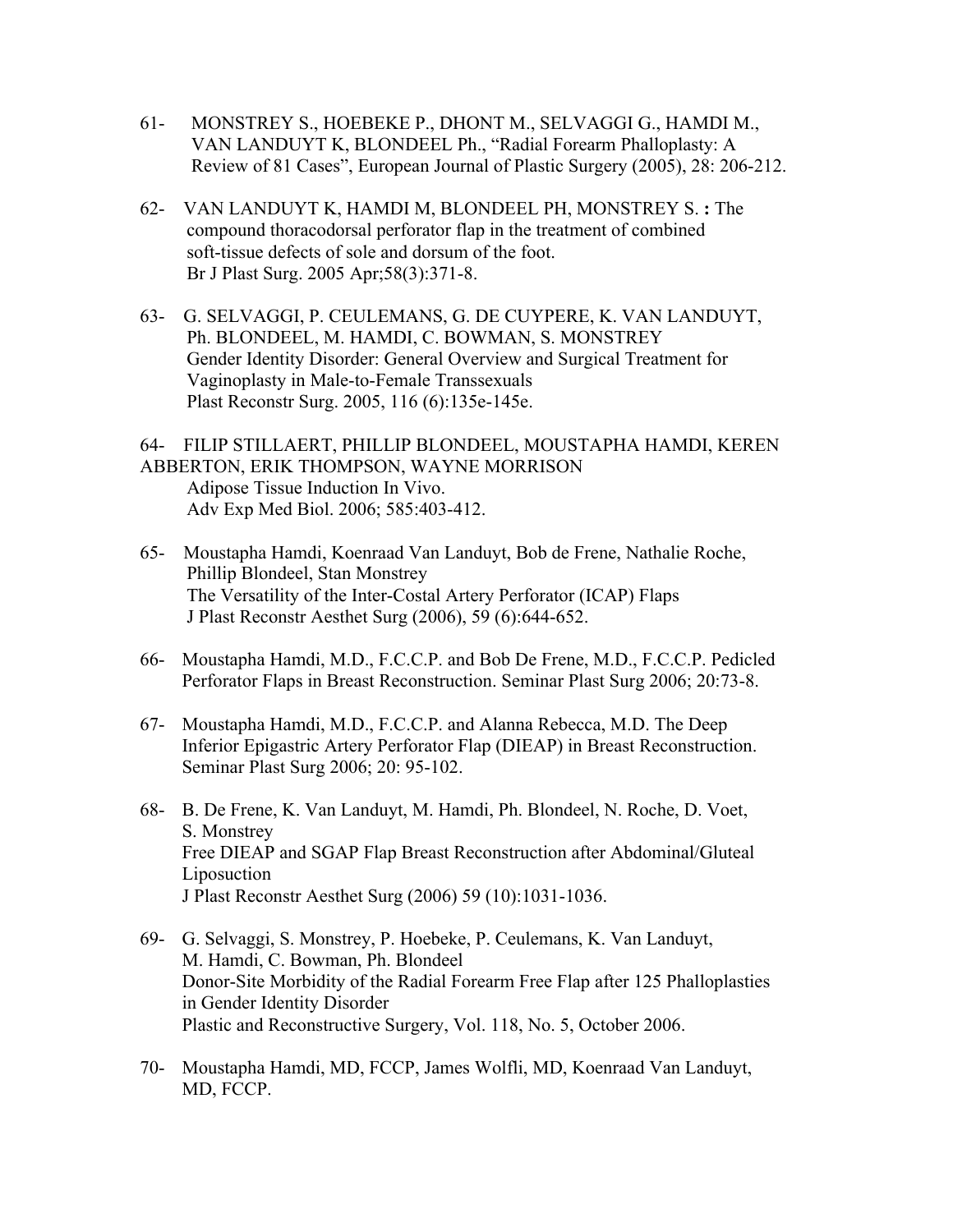Partial Mastectomy Reconstruction Clin Plast Surg 2007; 34 (1):51-62.

- 71- Gagnon A.R., Hamdi M. Vacuum-Assisted Lipodissection in Free Flap Harvesting J Plast Reconstr Aesthet Surg. 2007;60 (3):330-1.
- 72- Moustapha Hamdi, MD, FCCP, Koenraad Van Landuyt, MD, Eddy Van Hedent, MD, and Phillip Duyck, MD Advances in Autogenous Breast Reconstruction: The Role of Preoperative Perforator Mapping Ann Plast Surg 2007 Jan;58 (1):18-26.
- 73- Moustapha Hamdi, MD. Letter: A Mastopexy with Lateral Intercostal Artery Perforator (LICAP) Flaps for Patients after Massive Weight Loss Ann Plast Surg. 2007, 58 (5):588.
- 74- Patrick L. Tonnard, Alexis M. Verpaele, Koenraad Van Landuyt, Moustapha Hamdi, M.D. Letter: Reply to Mini Face Lift with Suspension Sutures: Historical Analysis of Development and Morphic Resonance. Plastic and Reconstructive Surgery 119,(7):2318-9, 2007.
- 75- Stan J. Monstrey, M.D., Ph.D., Sandu Pitaru, D.M.D., Moustapha Hamdi, M.D., Koen Van Landuyt, M.D., Phillip Blondeel, M.D., Ph.D., Joseph Shiri, M.D., Arie Goldlust, Ph.D., David Shoshani, M.D. A Two-Stage Phase I Trial of Evolence<sup>30</sup> Collagen for Soft-Tissue Contour Correction Plastic and Reconstructive Surgery, July 2007, Volume 120, Number 1, 303-11.
- 76- Moustapha Hamdi, Dana K. Khuthaila, Koenraad Van Landuyt, Nathalie Roche, Stan Monstrey Double-Pedicle Abdominal Perforator Free Flaps for Unilateral Breast Reconstruction: New Horizons in Microsurgical Tissue Transfer to the Breast J Plast Reconstr Aesthet Surg (2007) 60 (8):904-912.
- 77- Monstrey S., Selvaggi G., Ceulemans P., Van Landuyt K., Bowman C., Blondeel P., Hamdi M., De Cuypere G. Chest-wall Contouring Surgery in Female-to-Male Transsexuals: A New Algorithm Plast Reconstr Surg (2008) 121 (3):849-859.
- 78- Moustapha Hamdi, Koenraad Van Landuyt, John B. Hijjawi, Nathalie Roche, Phillip Blondeel, Stan Monstrey Surgical Technique in Pedicled Thoracodorsal Artery Perforator Flaps: A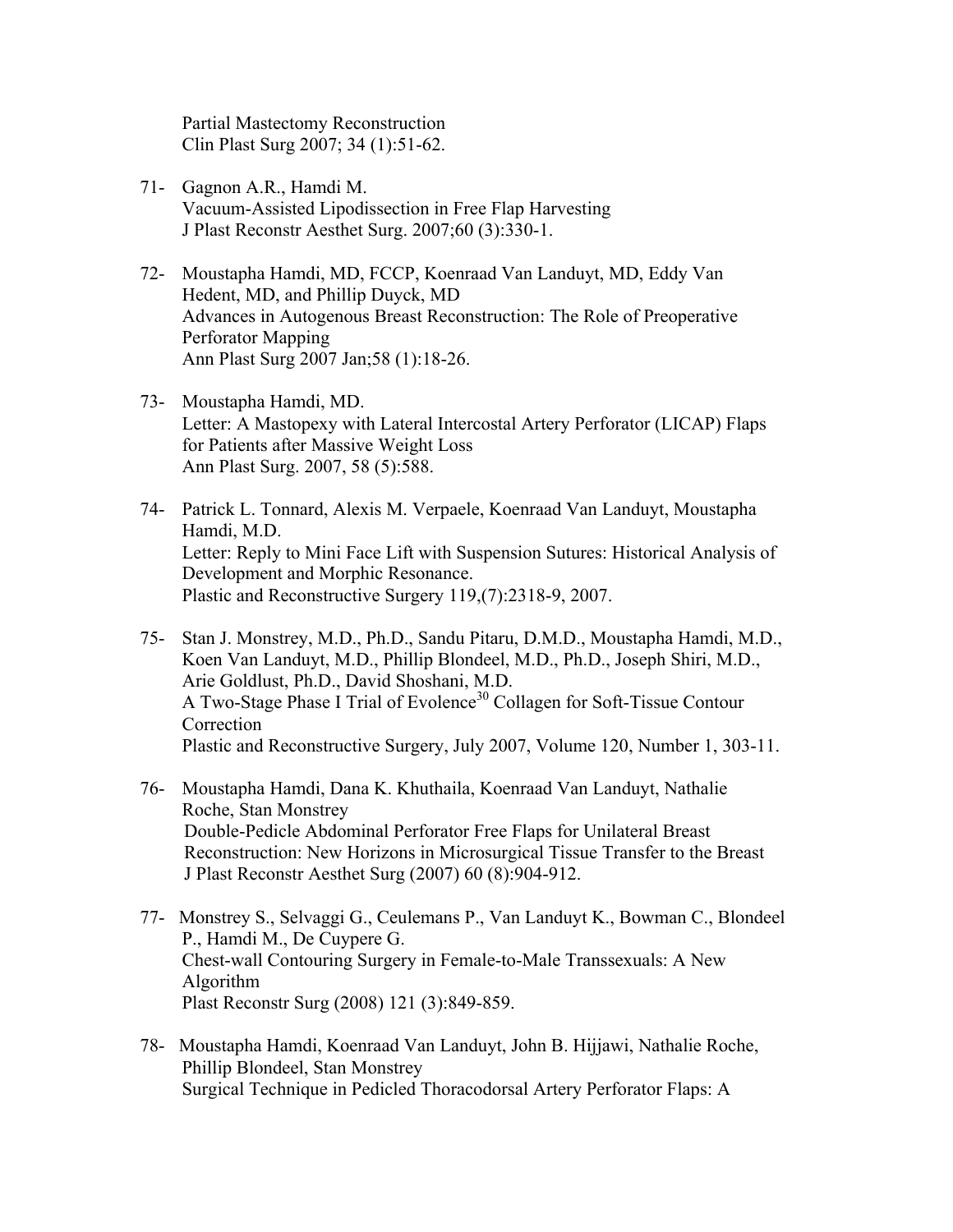Clinical Experience with 99 Patients Plast Reconstr Surg (2008) 121 (5):1632 – 1641.

- 79- Moustapha Hamdi, Andrea Spano, Koenraad Van Landuyt, Katharina D'Herde, Phillip Blondeel, Stan Monstrey The Lateral Intercostal Artery Perforators: Anatomical Study and Clinical Application in Breast Surgery Plast Reconstr Surg. 2008 Feb;121(2):389-96.
- 80- Moustapha Hamdi, Koenraad Van Landuyt, Hijjawi J, Roche N, Blondeel P, Monstrey S. Autolgous breast augmentation with the Lateral Inter-Costal Artery Perforator (LICAP) flap in patients after massive weight loss. J Plast Reconstr Aesthet Surg. (Online) 2008.
- 81- Hamdi M., Van Landuyt K., Ulens S., Van Hedent E., Roche N., Monstrey S. Clinical Applications of the Superior Epigastric Artery Perforator (SEAP) Flap: Anatomical Studies and Preoperative Perforator Mapping with Multidetector CT J Plast Reconstr Aesthet Surg. (Online) 2008.
- 82- Hamdi M, Salgarello M, Barone-Adesi L, Van Landuyt K. Use of the Thoracodorsal Artery Perforator (TDAP) Flap with Implant in Breast Reconstruction.

Ann Plast Surg. 2008 Aug;61(2):143-6.

- 83- Rajan S. Uppal, F.B. Stillaert, M. Hamdi Antiphospholipid Syndrome – A Rare Cause of Free Flap Thrombosis in Perforator Flap Breast Reconstruction J Plast Reconstr Aesthetic Surg. 2008;61(3):347-8.
- 84- Hamdi M, Ulens S, Van Landuyt K, Van Hedent E, Stillaert F, Blondeel P, Monstrey S. The Role of the Multi-Detector CT Scan Images in Preoperative Perforator Mapping and Clinical Applications of the Superior Epigastric Artery Perforators Flaps. J Plast Reconstr Asthet Surg. (Online), 2008.
- 85- F. Dubrulle, P. Blondeel, K. Van Landuyt, M. Hamdi, N. Roche, S. Monstrey Plastische Heelkunde voor het Veneuze Ulcus Tijdschrift voor Geneeskunde, Volume 63, nr. 18, p. 850 – 856.
- 86- F.B. Stillaert, B. Casaer, N. Roche, K. Van Landuyt, M. Hamdi, P.N. Blondeel, S. Monstrey The inframammary extending lateral intercostal artery perforator flap for reconstruction of axillary contractures: a case report J Plast Reconstr Aesthet Surg (2008); 61 (12), e7 – e11.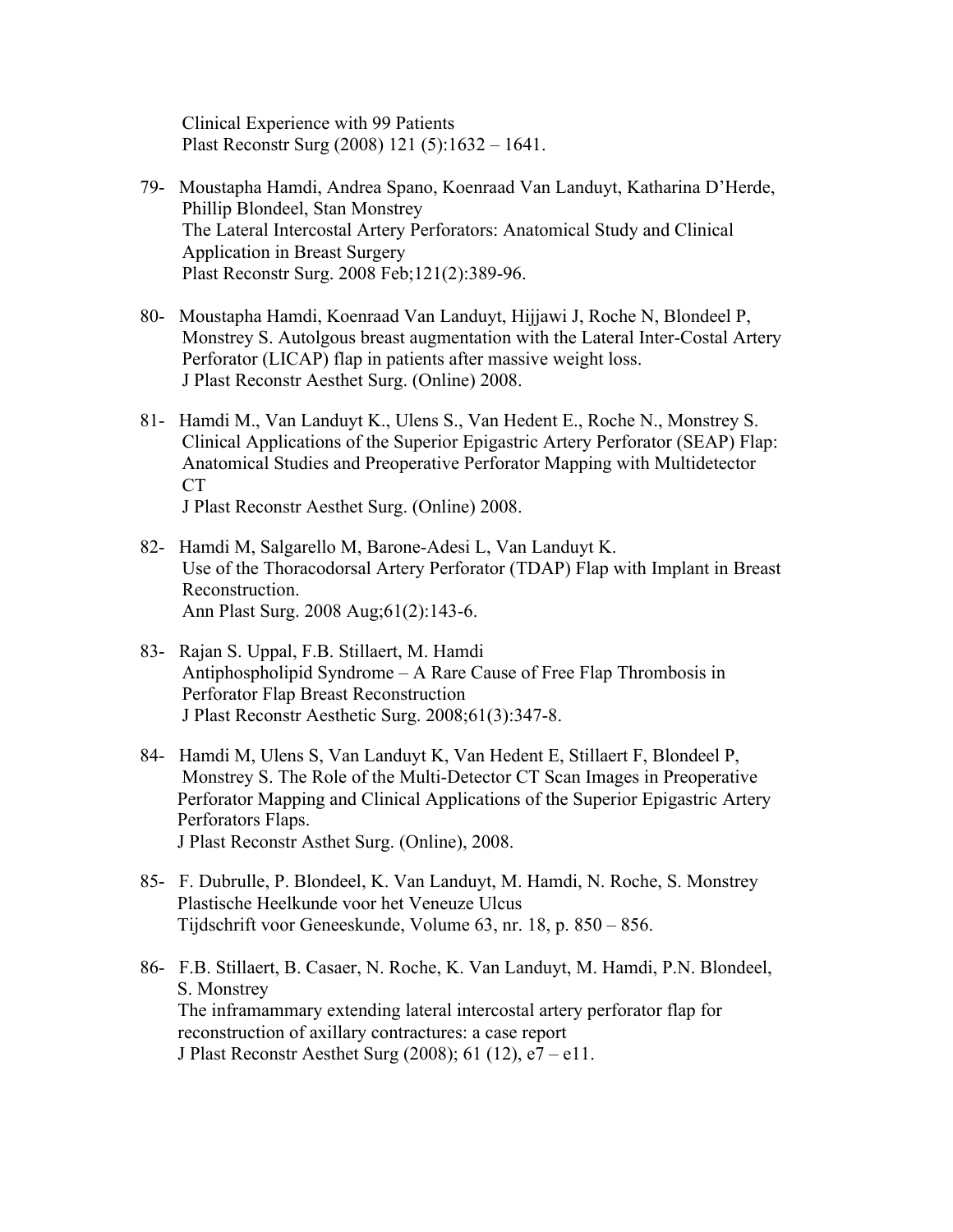- 87- A. Dall'Antonia, M. Hamdi, K. Van Landuyt, Ph. N. Blondeel, N. Roche, S.J. Monstrey Therapy Resistant Traumatic Fungal Infection Necessitating Arm Amputation after Free Flap Coverage Eur J Plast Surg (2008) 31:187-191
- 88- Moustapha Hamdi, M.D., Ph.D., Tina Decorte, M.D., Martine Demuynck, M.D., Bob Defrene, M.D., Ann Fredrickx, M.D., Georges Van Maele, M.D., Ph.D., Herman De Pypere, M.D., Ph.D., Koenraad Van Landuyt, M.D., Ph.D., Phillip Blondeel, M.D., Ph.D., Guy Vanderstraeten, M.D., Ph.D., Stan Monstrey, M.D., Ph.D. Shoulder Function after Harvesting a Thoracodorsal Artery Perforator Flap Plast Reconstr Surg (2008);122(4):1111–1117.
- 89- M. Hamdi, F. Thiessen, H. Depypere Pedicled Perforator Flaps in Breast Surgery: A New Concept Belgian Journal of Medical Oncology, Vol. 2, Issue 5 – 2008, p. 288 – 292.
- 90- Rozen WM, Garcia-Tutor E, Alonso-Burgos A, Acosta R, Stillaert F, Zubieta- Zarraga JL, Hamdi M, Whitaker IS, Ashton MW. Planning and Optimizing DIEP Flaps with Virtual Surgery: The Navarra Experience J Plast Reconstr Aesth Surg. In Press.
- 91- Henk Hoeksema, Karlien Van de Sijpe, Thiery Tondu, Moustapha Hamdi, Koenraad Van Landuyt, Phillip Blondeel, Stan Monstrey Accuracy of Early Burn Depth Assessment by Laser Doppler Imaging on Different Days Post Burn Burns (2008), doi:10.1016/j.burns.2008.08.011. In Press.
- 92- M. Hamdi, Y. Sinove, H. Depypere, R. Van Den Broecke, L. Vakaet, V. Cocquyt, G. Villeirs, C. Lambein, G. Van Maele The Role of Oncoplastic Surgery in Breast Cancer Acta Chir Belg, 2008, 108 (6), 666 – 672.
- 93- Moustapha Hamdi, Koenraad Van Landuyt, Phillip Blondeel, John B. Hijjawi, Nathalie Roche, Stan Monstrey Autologous Breast Augmentation with the Lateral Intercostal Artery Perforator Flap in Massive Weight Loss Patients J Plast Reconstr Aesthet Surg 2009; 62 (1): 65 – 70.
- 94- Moustapha Hamdi, M.D., Ph.D., Koenraad Van Landuyt, M.D., Ph.D., Patrick Tonnard, M.D., Alex Verpaele, M.D., Stan Monstrey, M.D., Ph.D. Septum-Based Mammaplasty: A Surgical Technique Based on Würinger's Septum for Breast Reduction Plast Reconstr Surg 2009; 123 (2), 443 – 454.